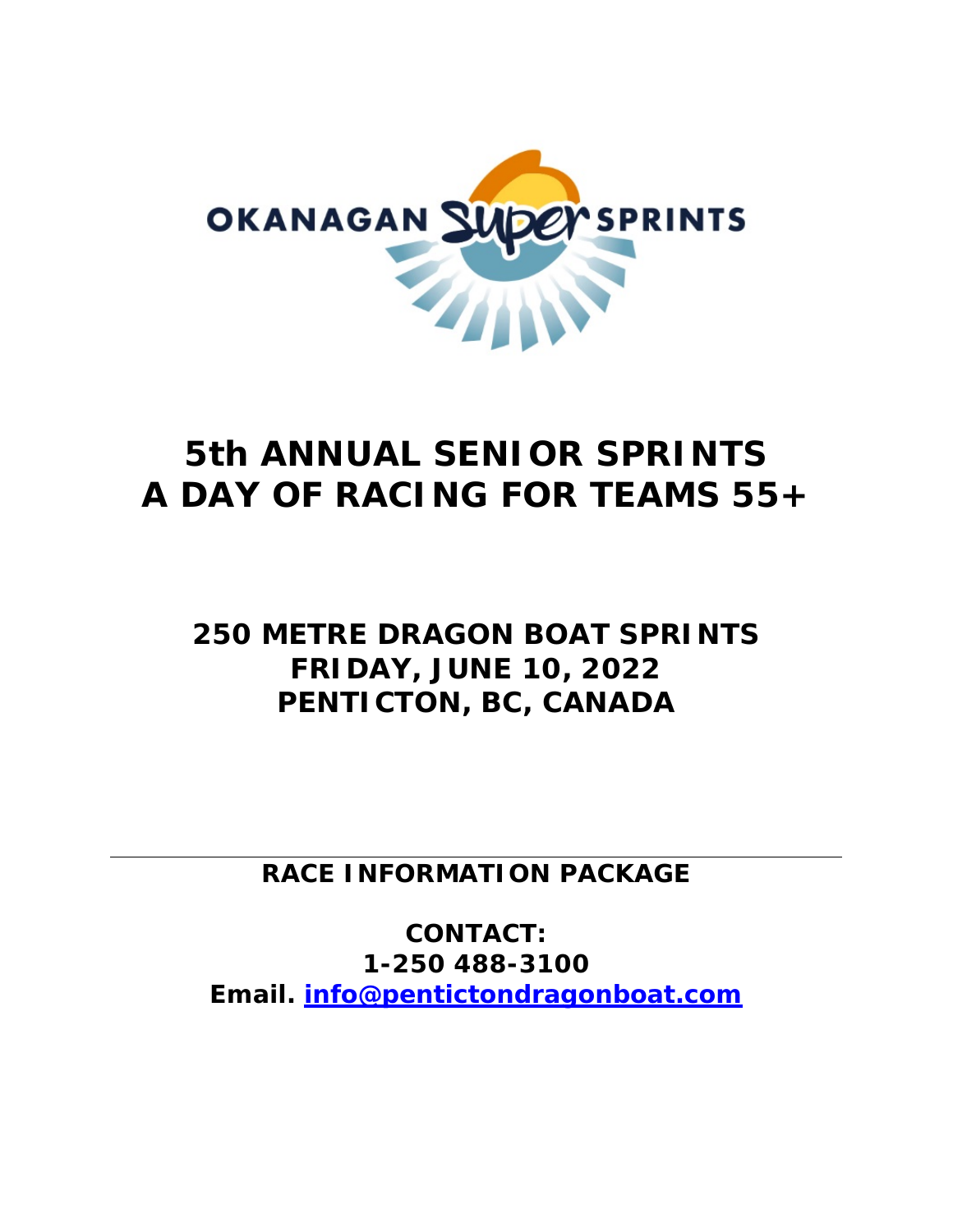#### **2022 OKANAGAN SUPER SPRINTS (55+ FRIDAY) Race Information Package**

**Date:** Friday, June 10, 2022

**Location:** Penticton Paddling Centre - Skaha Lake Park

**Race Distance:** 250 meters

**Event Type:** 55+ Age Groups for both Mixed and Women's.

**Boats:** Millennium Dragon Boats.

#### **Race Fees & Deadlines**

- *\*Regular Deadlines & Fees:*
- Deadline: June 5, 2022
- Fees:  $$345 + gst = $362.25$  for Friday Only
- \$625 +gst = \$656.25 for **both** Friday & Saturday

**\*Festival Cancellation/Refund Policy**  There will be 15% administrative fee for all withdrawals. The final date to withdraw a team from the festival is **June 7, 2022**. There will be no refunds of any type after this date, including if the festival is cancelled due to weather conditions.

### **REGISTRATION INSTRUCTIONS:**

**Step 1: Register online at [www.pentictondragonboat.com/events/](http://www.pentictondragonboat.com/events/)** This step cannot be omitted – mailing form and a cheque does not get your team registered!

#### **Step 2: Make your payment – either by e-transfer or by cheque**

- **E-Transfer** to [info@pentictondragonboat.com.](mailto:info@pentictondragonboat.com) Please include your team name in the message field.
- **OR Mail cheque payable to "Penticton Dragon Boat Festival Society" to:** Penticton Dragon Boat Festival c/o 860 Argyle Street Penticton, BC, Canada, V2A 5N7

#### **Step 3: Bring your COMPLETE team registration documents to the event prior to your first race:**

• Individually signed "*Adult Group Waiver / Team Roster"* form. Must be originals, no copies.

**Please ensure all forms are complete and that all fields are typed and/or signed. Any names or addresses that cannot be easily read will be discarded and that individual or team will be prevented from racing. Team Managers MUST provide an email contact. All forms must be sent to Penticton Dragon Boat Festival.** 

**\*Privacy Statement:** All personal information given by participants will only be used for administration and regular communication with respect to the festival and related programs and events. Your information will not be sold or given to anyone else with commercial intentions or otherwise.

| OKANAGAN SUDEY SPRINTS |
|------------------------|